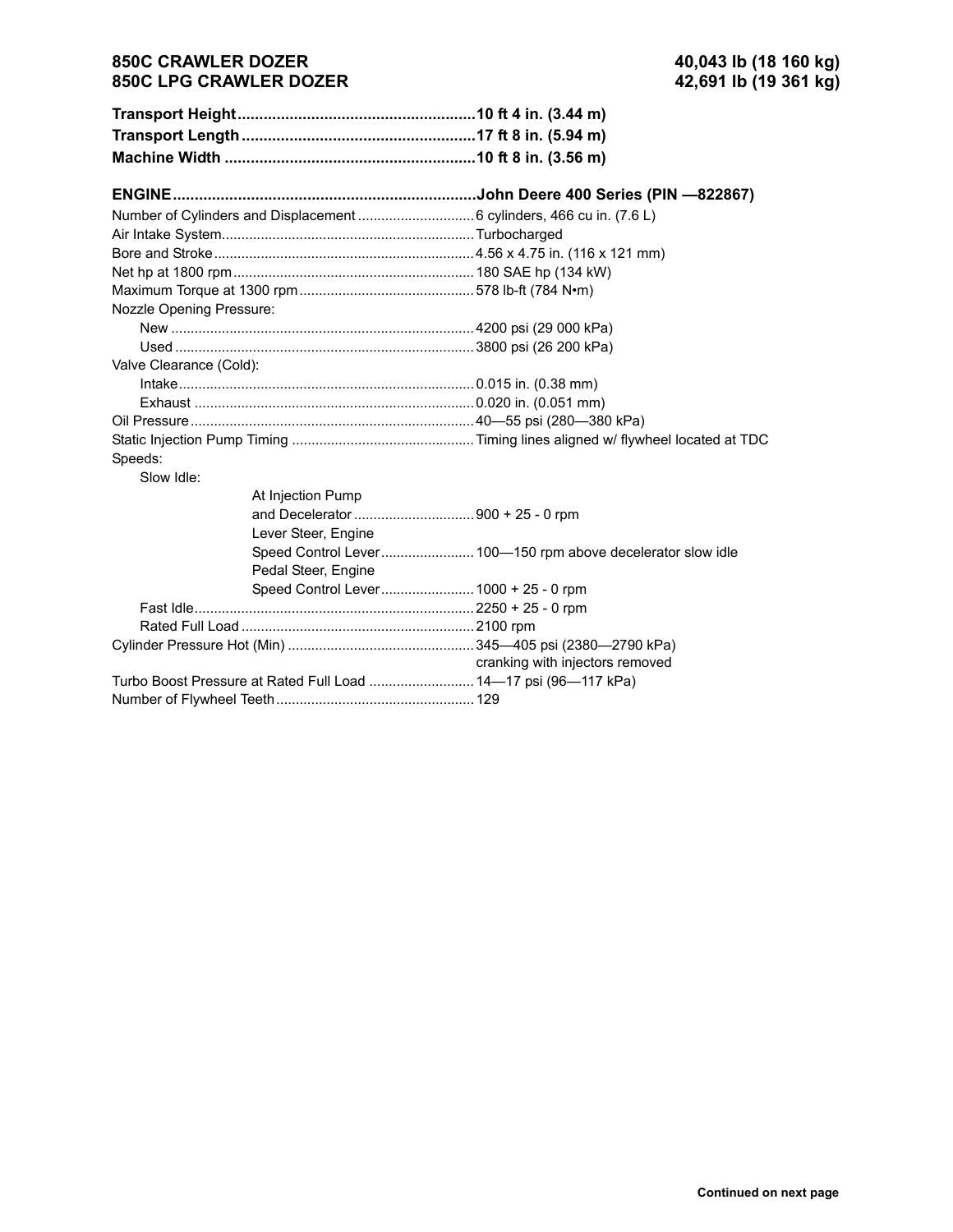| (PIN 822868)                                                      |                                                           |
|-------------------------------------------------------------------|-----------------------------------------------------------|
|                                                                   |                                                           |
|                                                                   |                                                           |
|                                                                   |                                                           |
|                                                                   |                                                           |
|                                                                   |                                                           |
| <b>Nozzle Opening Pressure:</b>                                   |                                                           |
|                                                                   |                                                           |
|                                                                   |                                                           |
| Valve Clearance (Cold):                                           |                                                           |
|                                                                   |                                                           |
|                                                                   |                                                           |
|                                                                   |                                                           |
|                                                                   |                                                           |
|                                                                   | at TDC (top dead center)                                  |
| Dynamic Injection Pump Timing at Rated Load rpm*4.7 + 0 - 1° BTDC |                                                           |
| Dynamic Timing (BTDC) Turbocharged4.7 + 0 - 1°                    |                                                           |
| Speeds:                                                           |                                                           |
|                                                                   |                                                           |
|                                                                   | mechanical speed adjustment is not necessary. To set slow |
|                                                                   | and fast idle, an engine calibration is performed, see    |
|                                                                   | Technical Manual, Calibrate Engine Controller, Section    |
|                                                                   | 9015, Group 20.                                           |
|                                                                   |                                                           |
|                                                                   |                                                           |
|                                                                   | cranking with injectors removed                           |
| Turbo Boost Pressure at Rated Full Load  14-17 psi (96-117 kPa)   |                                                           |
|                                                                   |                                                           |

*Note: \*For latest information, see Dealer Technical Assistance Center (DTAC) Solution K000413.*

## **TRANSMISSION**

# **HYDRAULIC SYSTEM-Open-Center**

| Pump Flow (Min) Used, at                                |  |
|---------------------------------------------------------|--|
| 2000 rpm and 2000 psi (13 700 kPa) 35.3 gpm (134 L/min) |  |

#### **RELIEF VALVE SETTINGS**

| Circuit Relief Valve at Slow Idle: |                                                                                       |
|------------------------------------|---------------------------------------------------------------------------------------|
| Blade:                             |                                                                                       |
|                                    |                                                                                       |
|                                    |                                                                                       |
|                                    | System Relief Valve at Fast Idle, Bulldozer2250 + 200 - 0 psi (15 510 + 1379 - 0 kPa) |